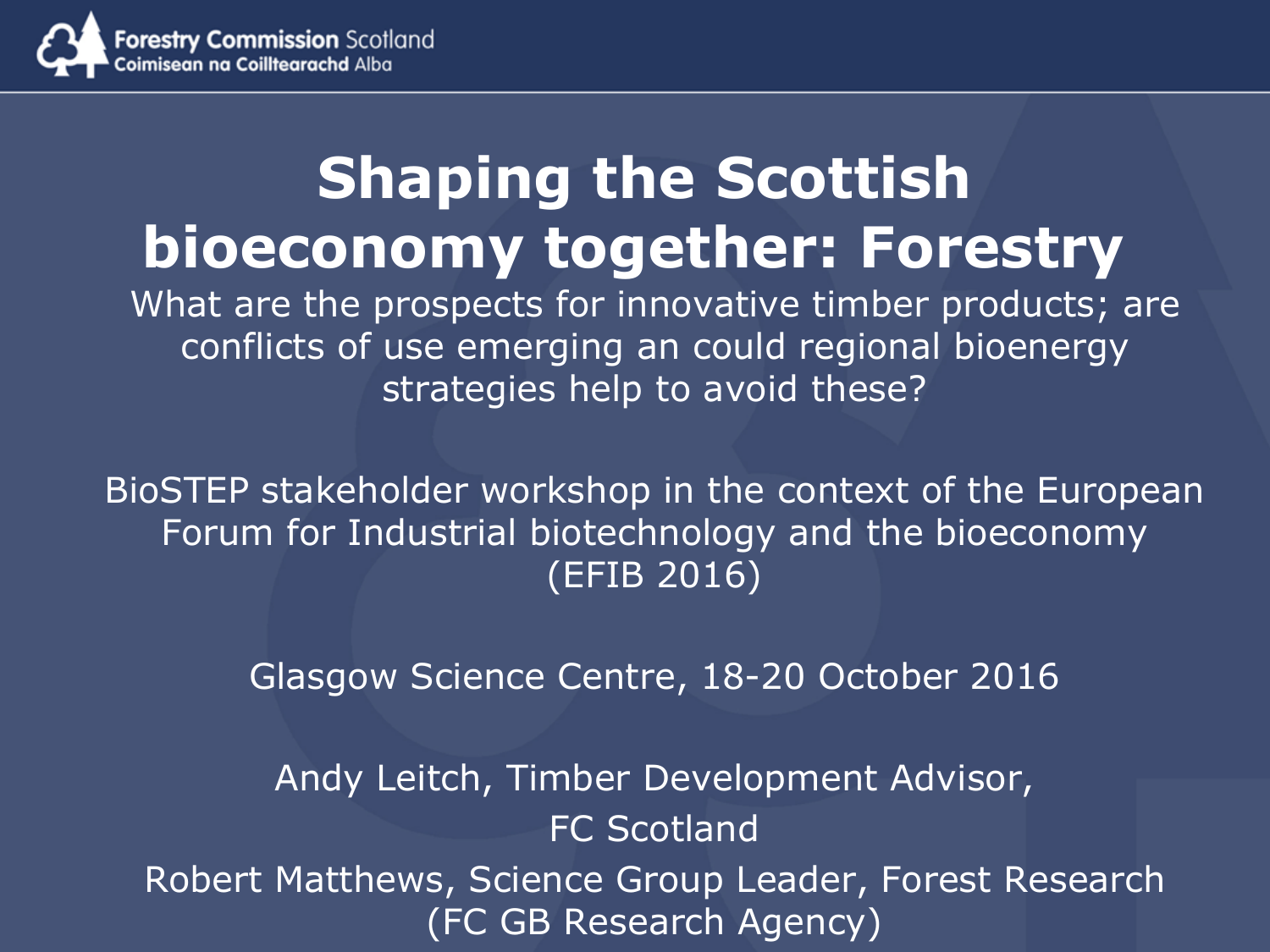# **Scotland's Woodland cover**

| Ownership                        | <b>Conifers</b><br>$(000 \text{ ha})$ | <b>Broadleaves</b><br>(000 ha) | <b>Total</b><br>(000 ha) |
|----------------------------------|---------------------------------------|--------------------------------|--------------------------|
| <b>National Forest</b><br>Estate | 447                                   | 34                             | 480                      |
| <b>Private Sector</b>            | 619                                   | 310                            | 929                      |
| <b>All Woodland</b>              | 1066                                  | 344                            | 1410                     |

Total area equates to around 17% of land cover. The areas of both the National Forest Estate and Private Sector forests are significant.

It is Scottish Government policy to aim to increase woodland cover by 10,000 hectares per annum. There are other competing land uses.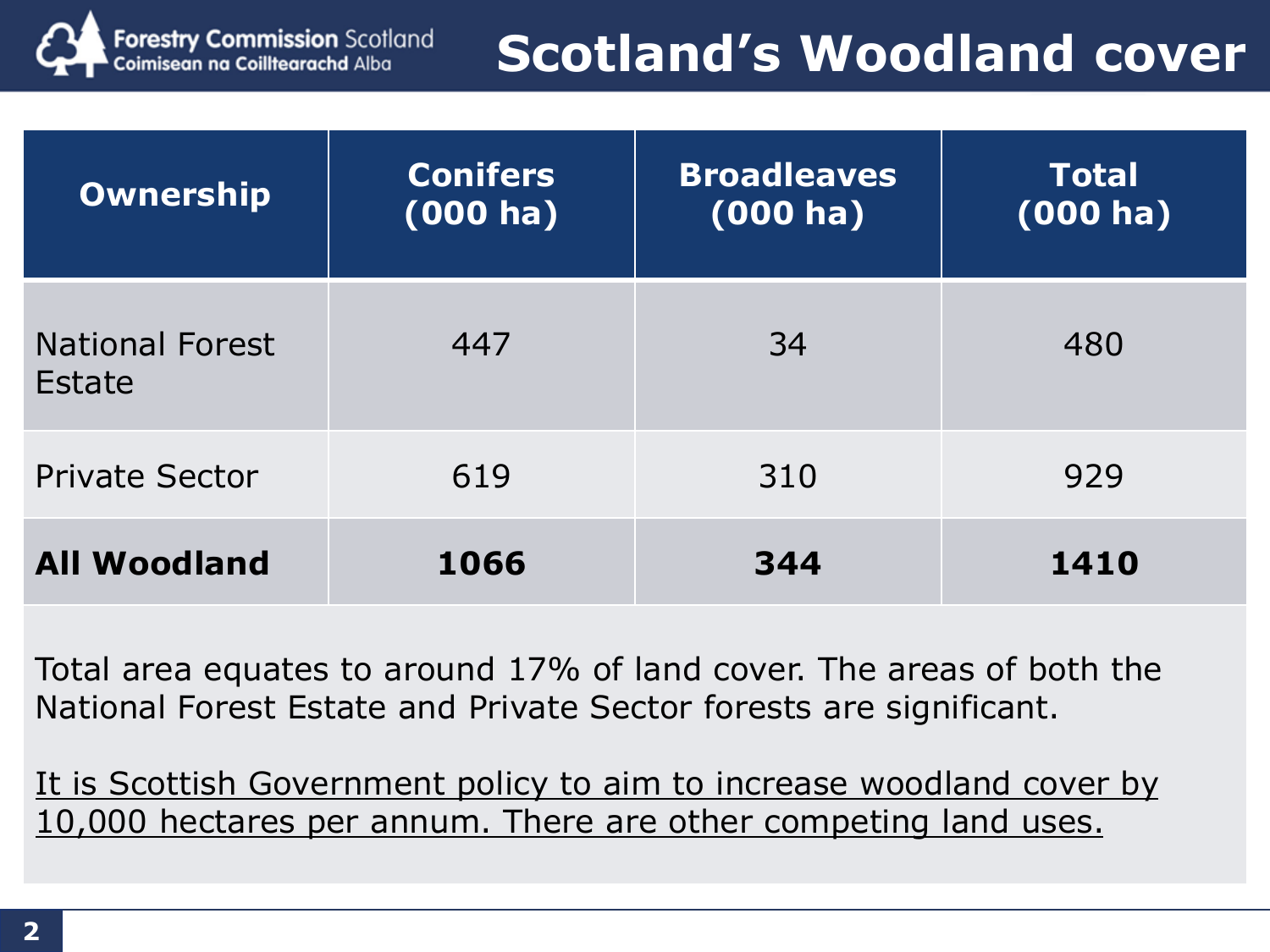

### **FC Scotland Economic Evaluation of Forestry in Scotland**

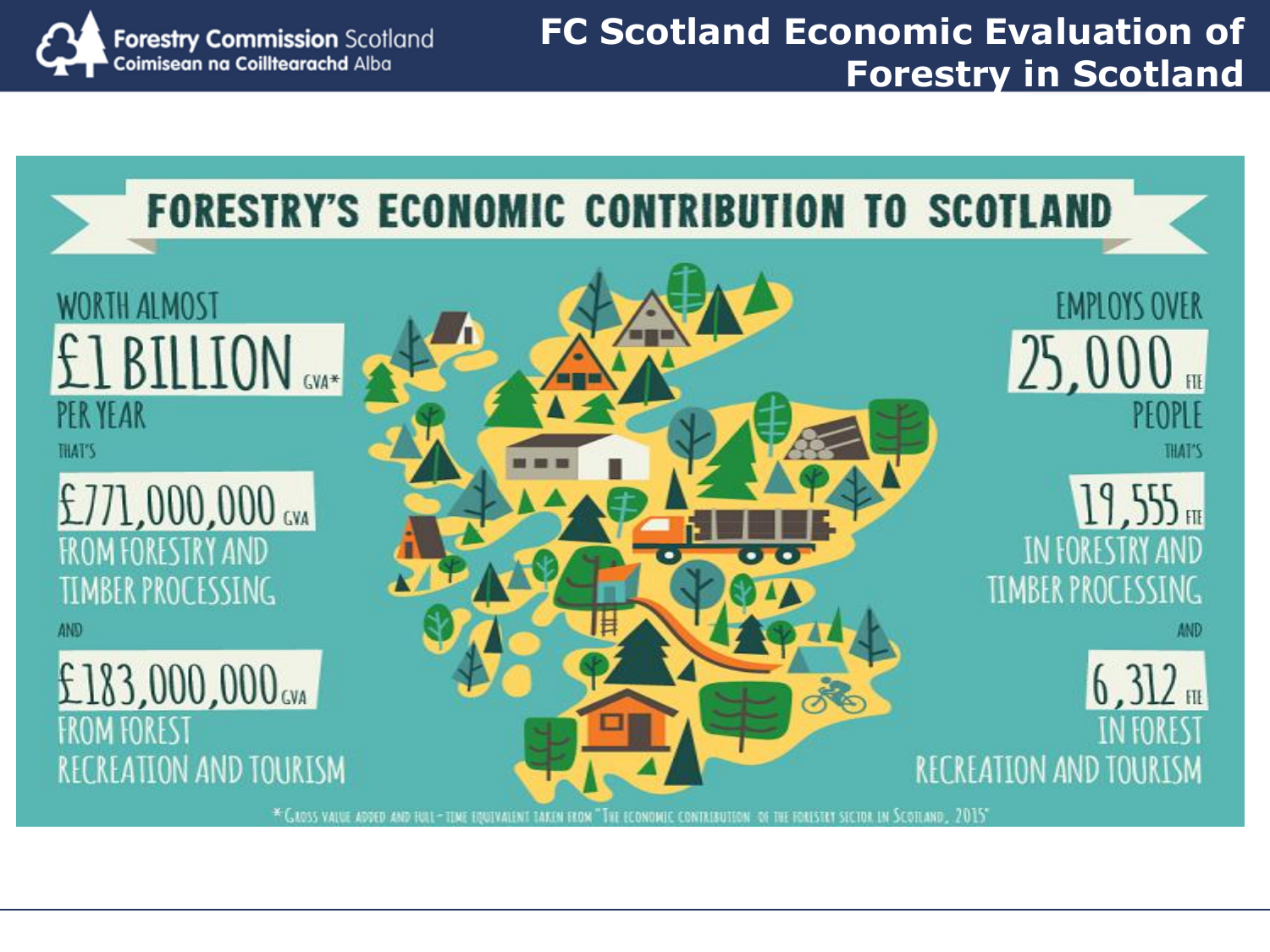# **Economic Growth**

estry Commission Scotland

- Reduce imports High demand for timber products.
- Underpinning the rural economy.
- Encourage investment in processing and manufacturing (Primary and secondary).
- Increase value of domestic timber supply chain.
	- Product Development and innovation.

# **Climate Change Mitigation**

- Carbon Sequestration through tree growth.
- Offer low carbon substitution for construction products that have higher embodied energy.
- Carbon storage within products such as massive timber and timber frames.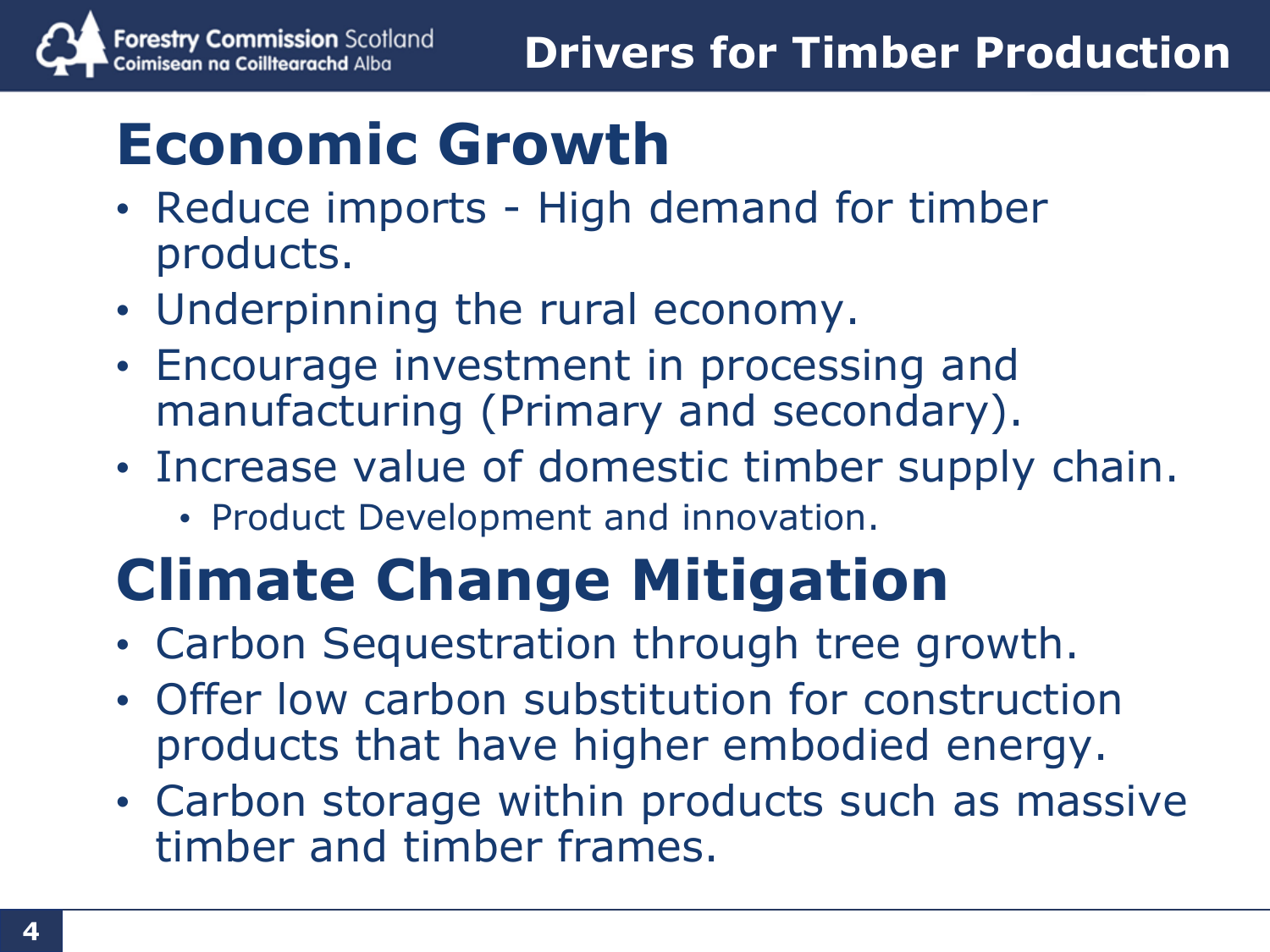## Industries Supported by Forestry and Timber **Technologies**







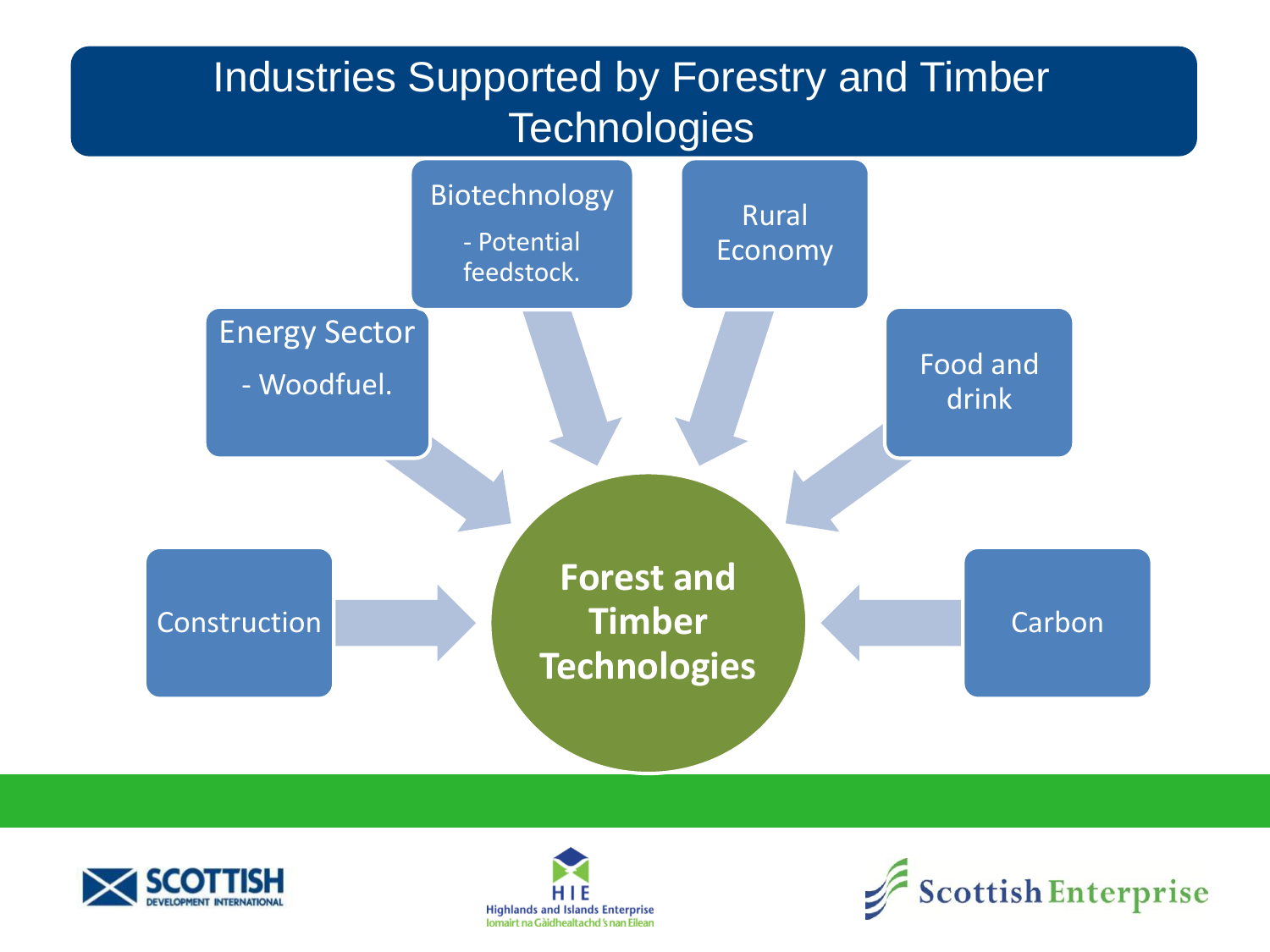

## **Strategic Context**

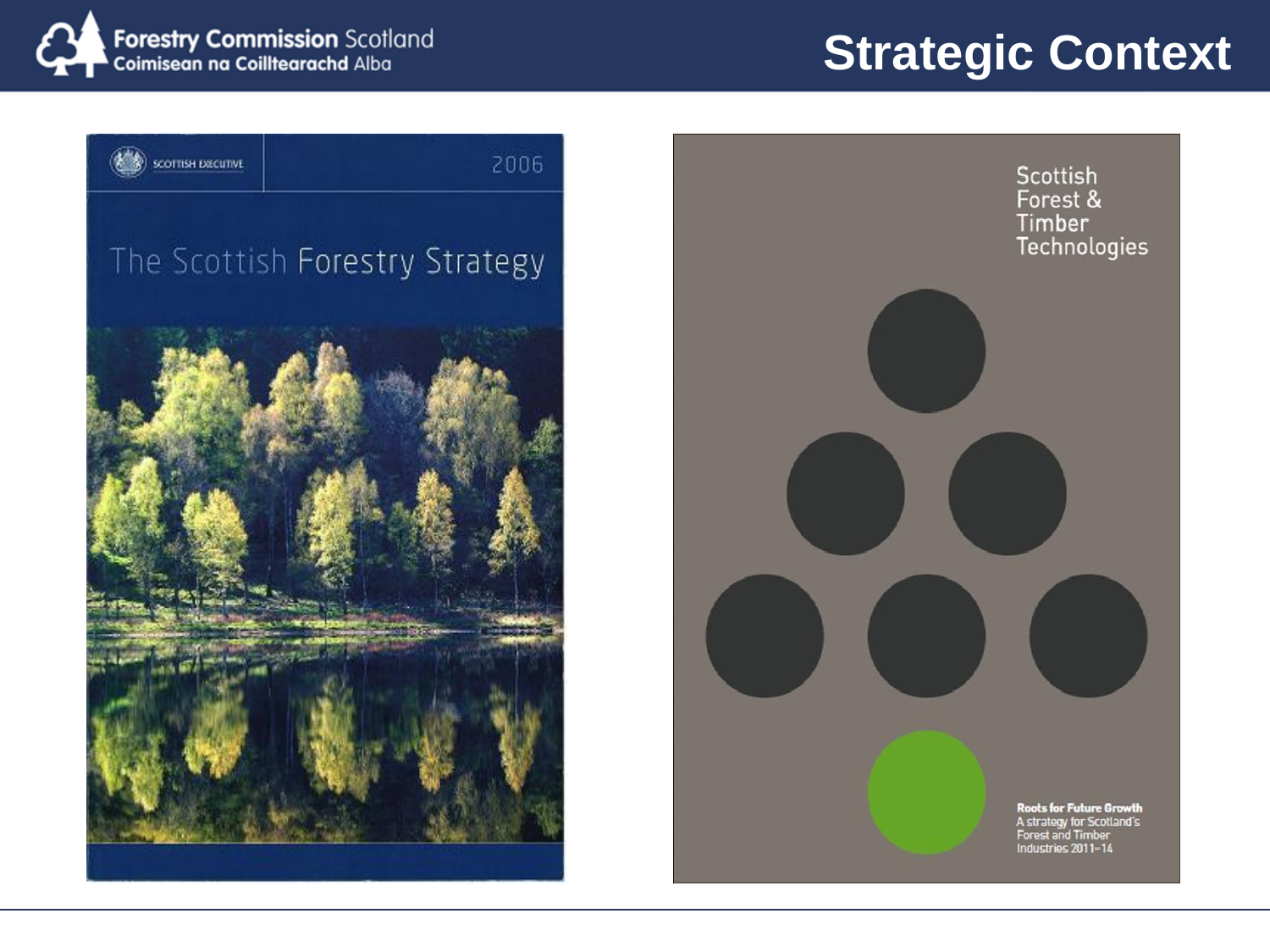

**products** 

## **Industry Strategy and Key Focus Areas**

**Maximise the productive capacity of Scotland's woodlands and forests** 

**Grow the market share and value added of Scotland's forest** 

**Grow and communicate the industry's contribution to Scotland** 

**Grow the skills and capacity of our people** 



http://www.forestryscotland.com/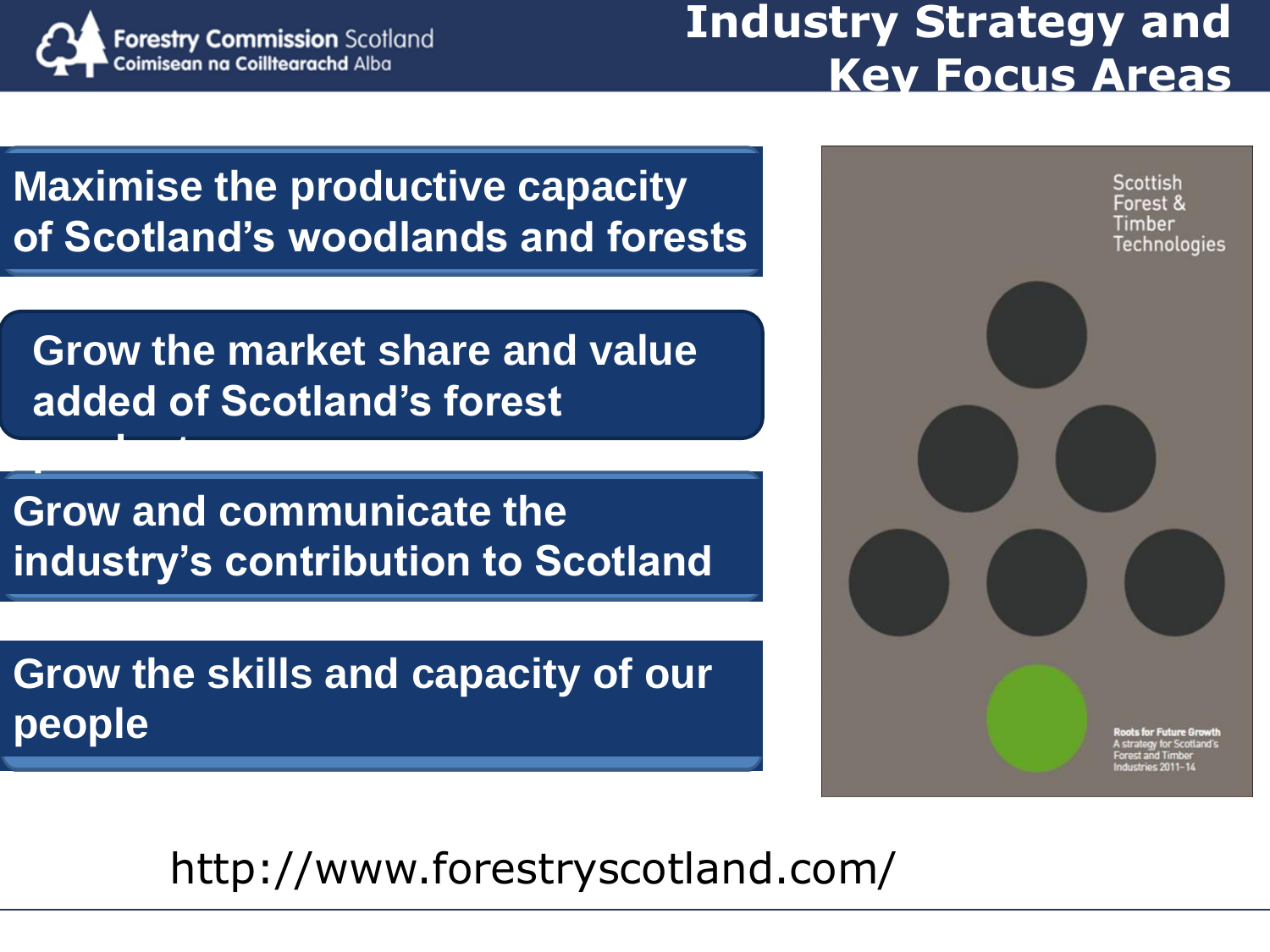### **Focus area 1:** "**Maximise productive capacity of Scotland's Woodlands and Forests" – Current/planned activities**

- Update supply and demand study.
- Explore viability, operability and feasibility of carbon fund to facilitate accelerated rate of new planting.
- Continue to improve our understanding of the timber properties of all potential productive trees species to maximise production.





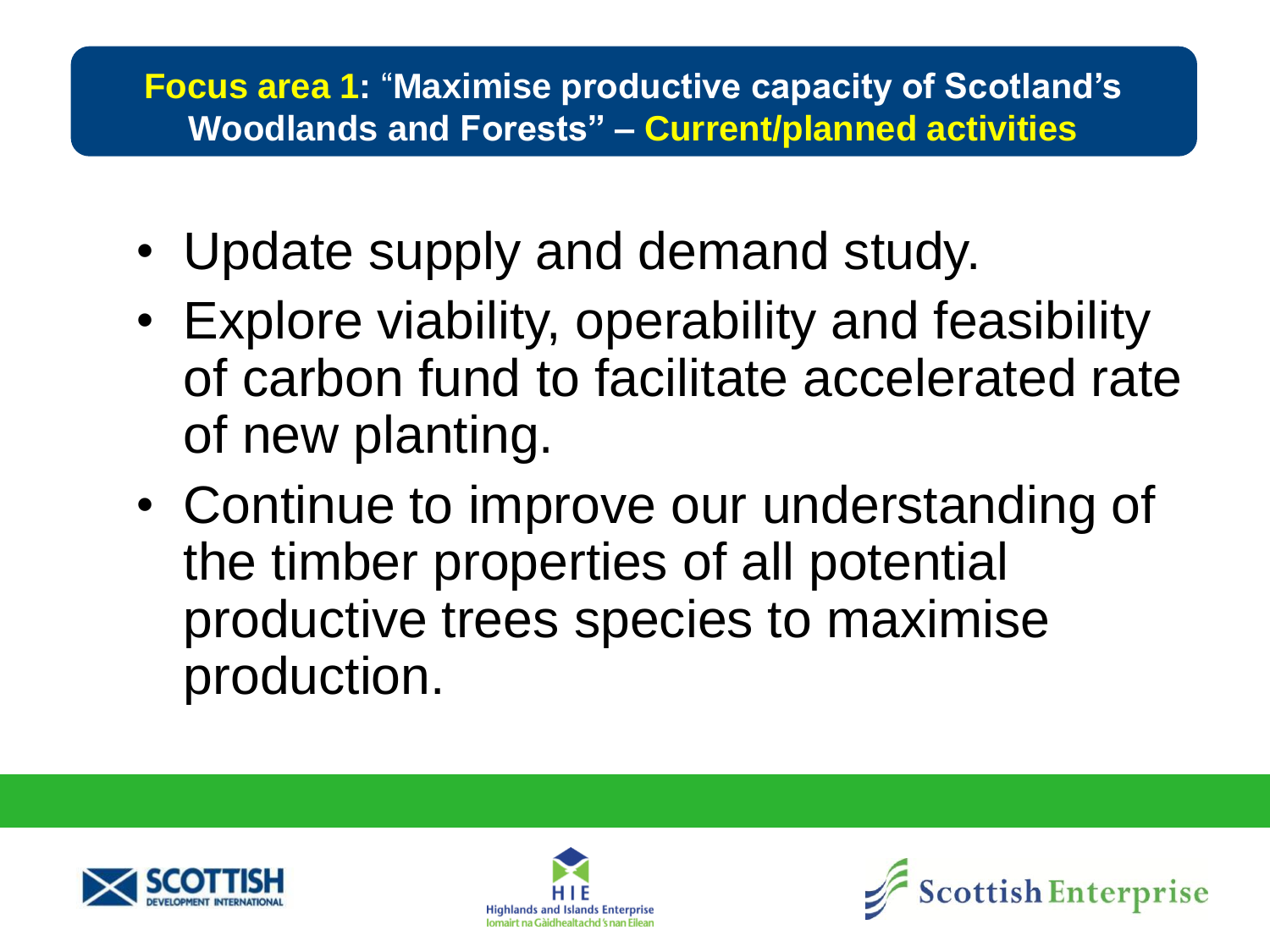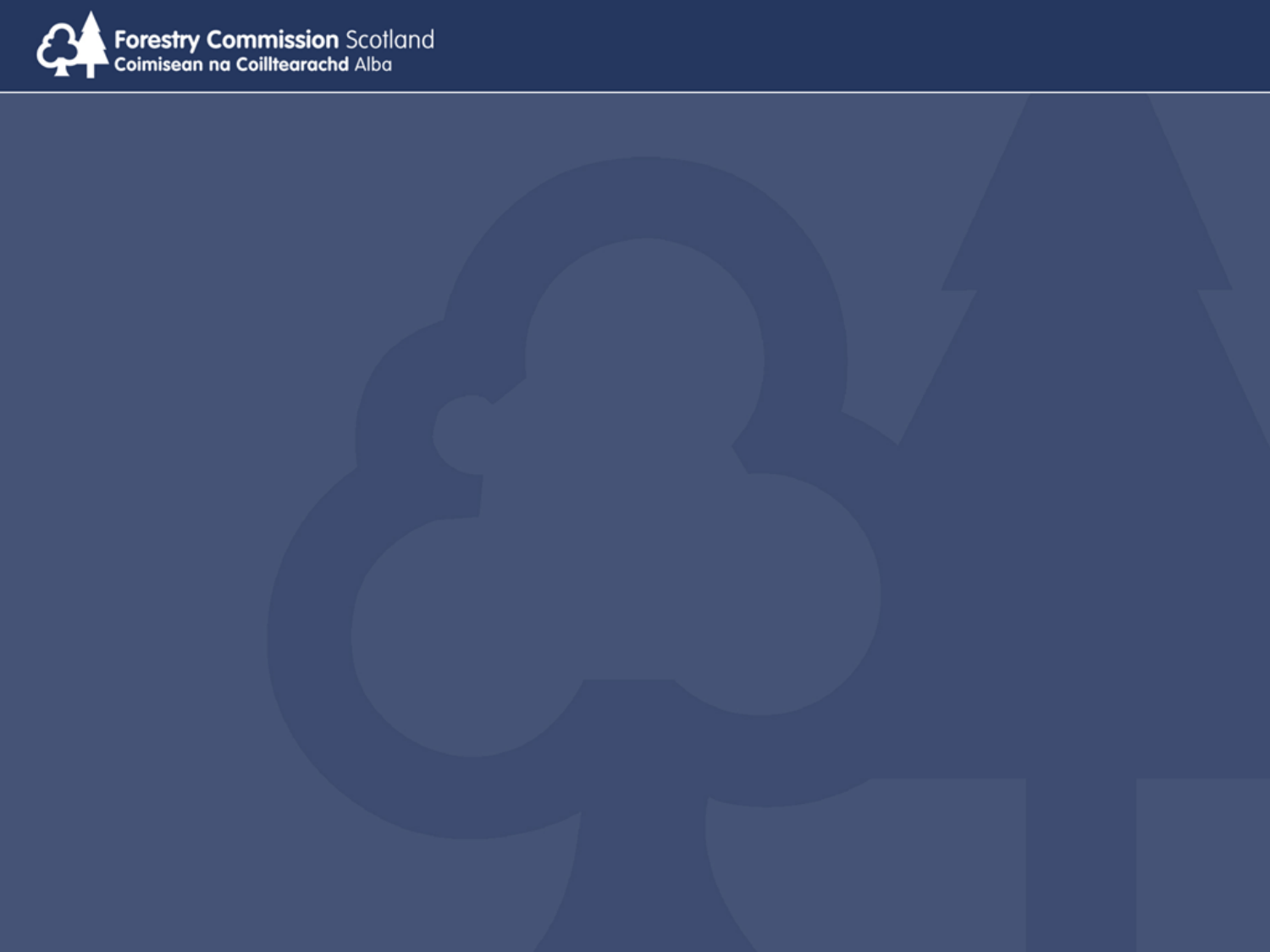### **Focus area 2: Grow and communicate the industry's contribution to Scotland – Current/planned activities**

### **2016 Campaign focused on timber frame housing:**

- Wood for Good "Modern Timber House" publication - April.
- 4 Conferences across GB before July.
- 14 RIBA/TRADA CPD events.
- 8 Regional meetings per annum.
- [http://blogs.napier.ac.uk/cwst/](https://blogs.napier.ac.uk/cwst/)
- http://www.forestryscotland.com/

## The Modern Timber House

#### Publication Proposal to Wood for Good

Prepared by Peter Wilson, Director, the Wood Studio Institute for Sustainable Construction. Edinburgh Napier L







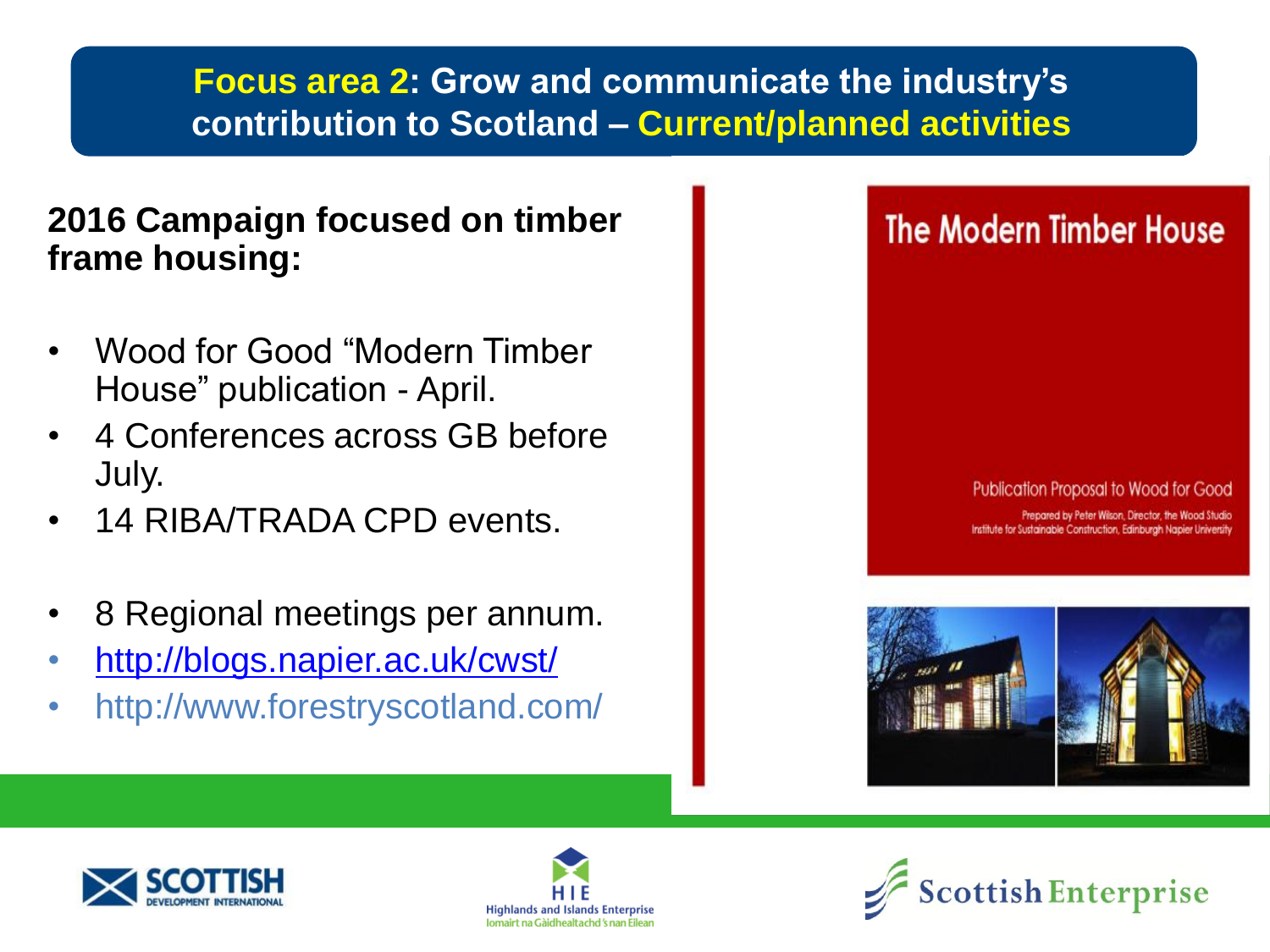### **Focus Area 3: Grow the market share and value added of Scotland's forest products – Current/planned activities**

## **Current Task Groups**

- Construction Product Innovation and Market Development .
	- Engineered wood products.
	- Wood fibre insulation.
	- Timber components in off site construction and retrofit markets.
	- Building regulations re-timber construction.
- Emerging markets:
	- Bio-refining.
	- Nanocellulose technology.





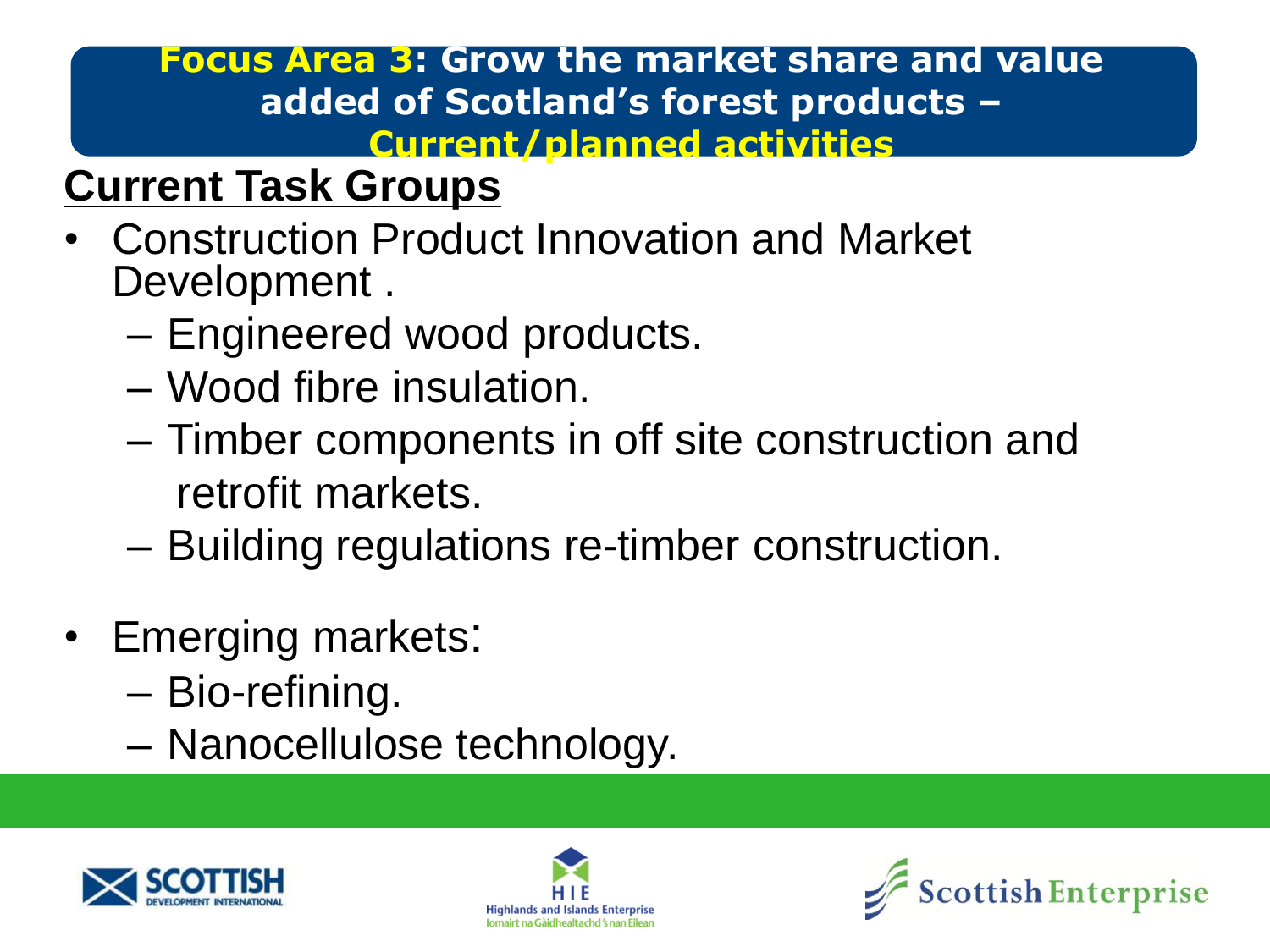### **Emerging Markets: Marketing material for wood fibre as a feedstock for a biorefinery in Scotland**







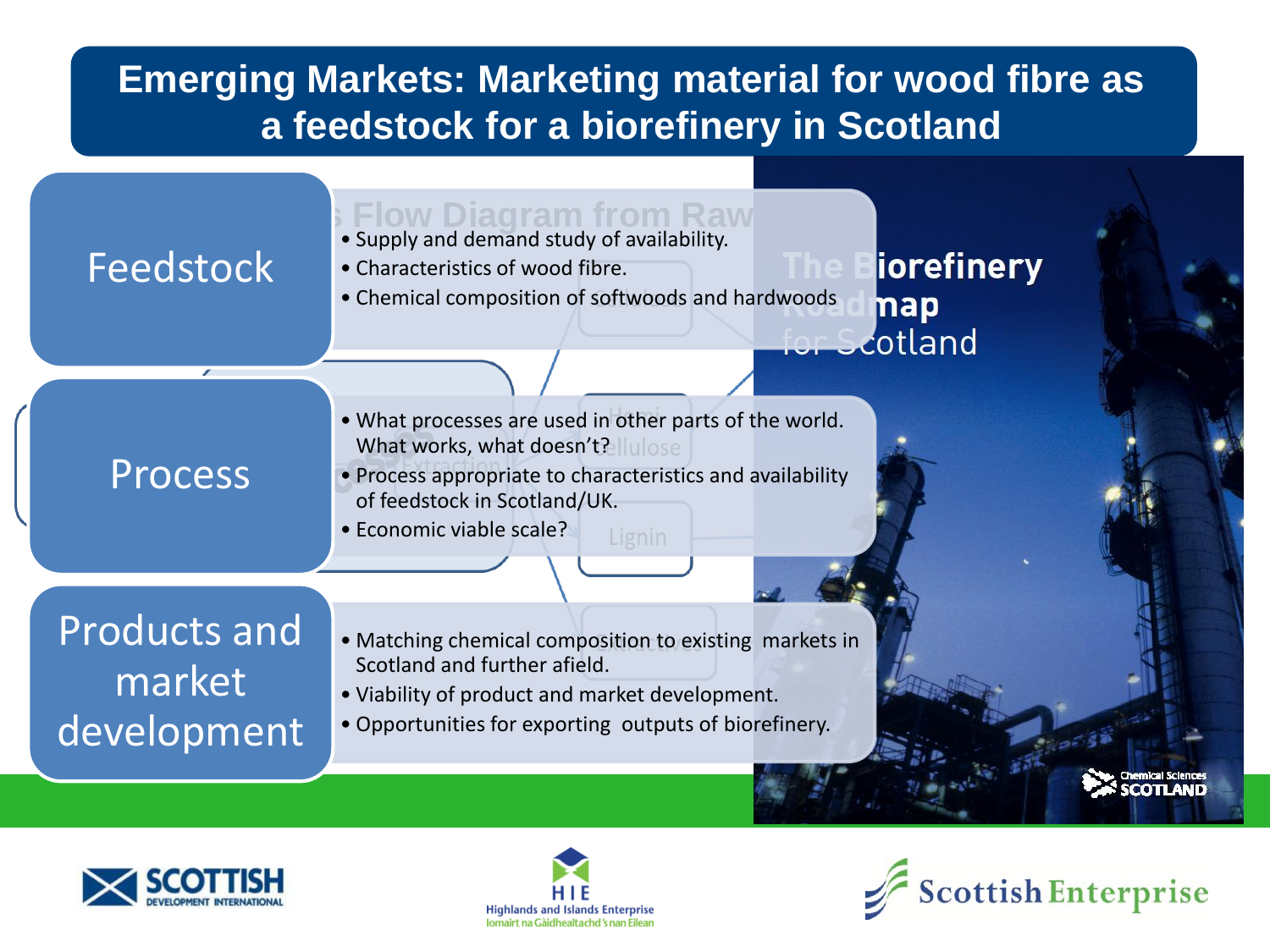## **Adding value through innovative construction products**

Task Group identified most likely opportunities for new products and systems to add value to wood fibre supply chain:

- Engineered wood products such as
- Cross laminated timber,
- Glulam, Nail-lam, dowel-lam and
- Retrofit panels.





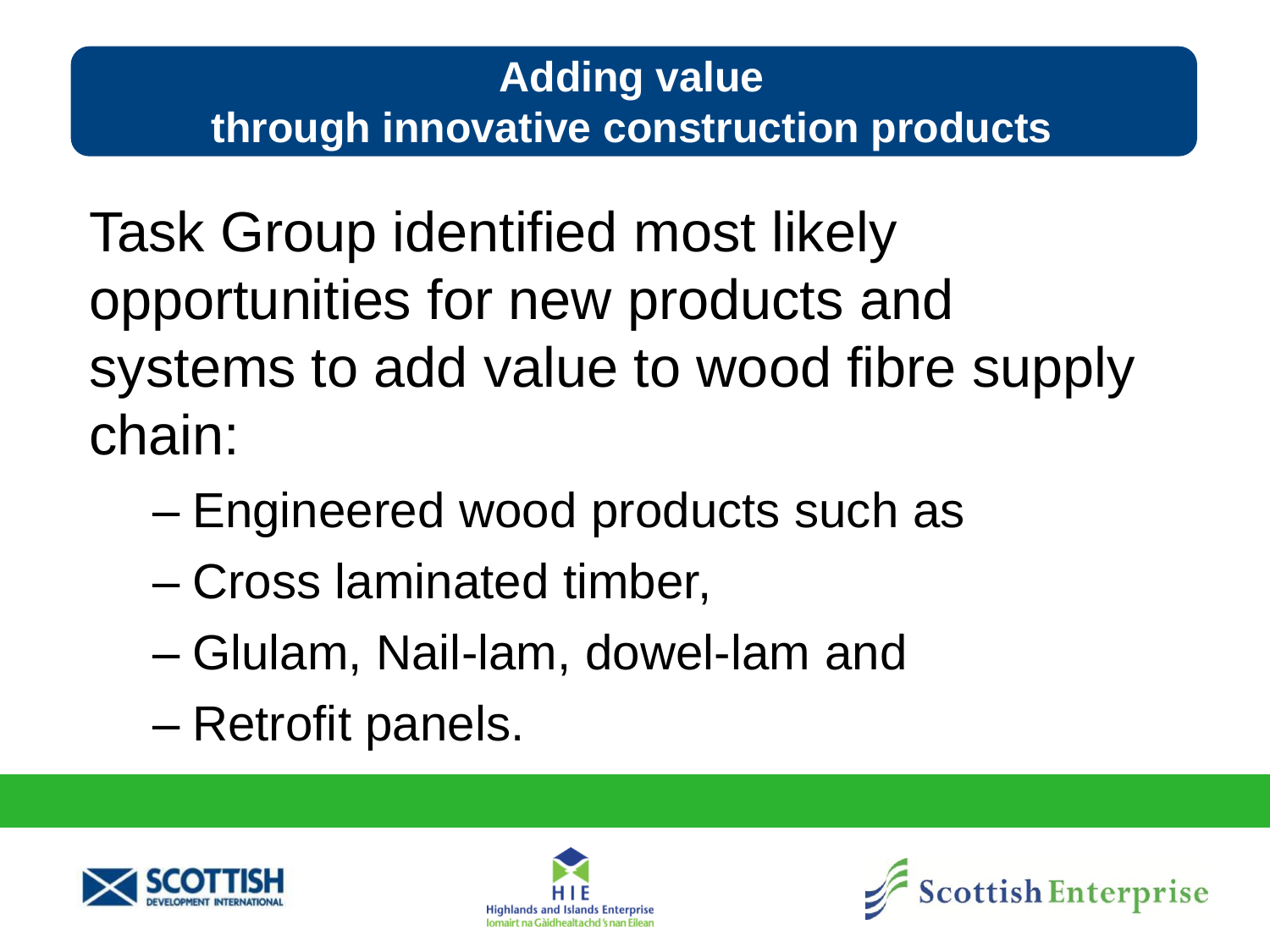# **Advanced Construction Centre**

• Scottish Construction Innovation Centre in partnership with FC Scotland - £1M investment in equipment to initiate innovation in timber in construction.

# **Specialised equipment for timber sector**:

- Offsite Manufacture Pilot Line
- Cross Laminate Timber Vacuum Table
- Sub-Component Construction Table
- CNC Timber Processing
- Airlay Thermobond Pilot Line.





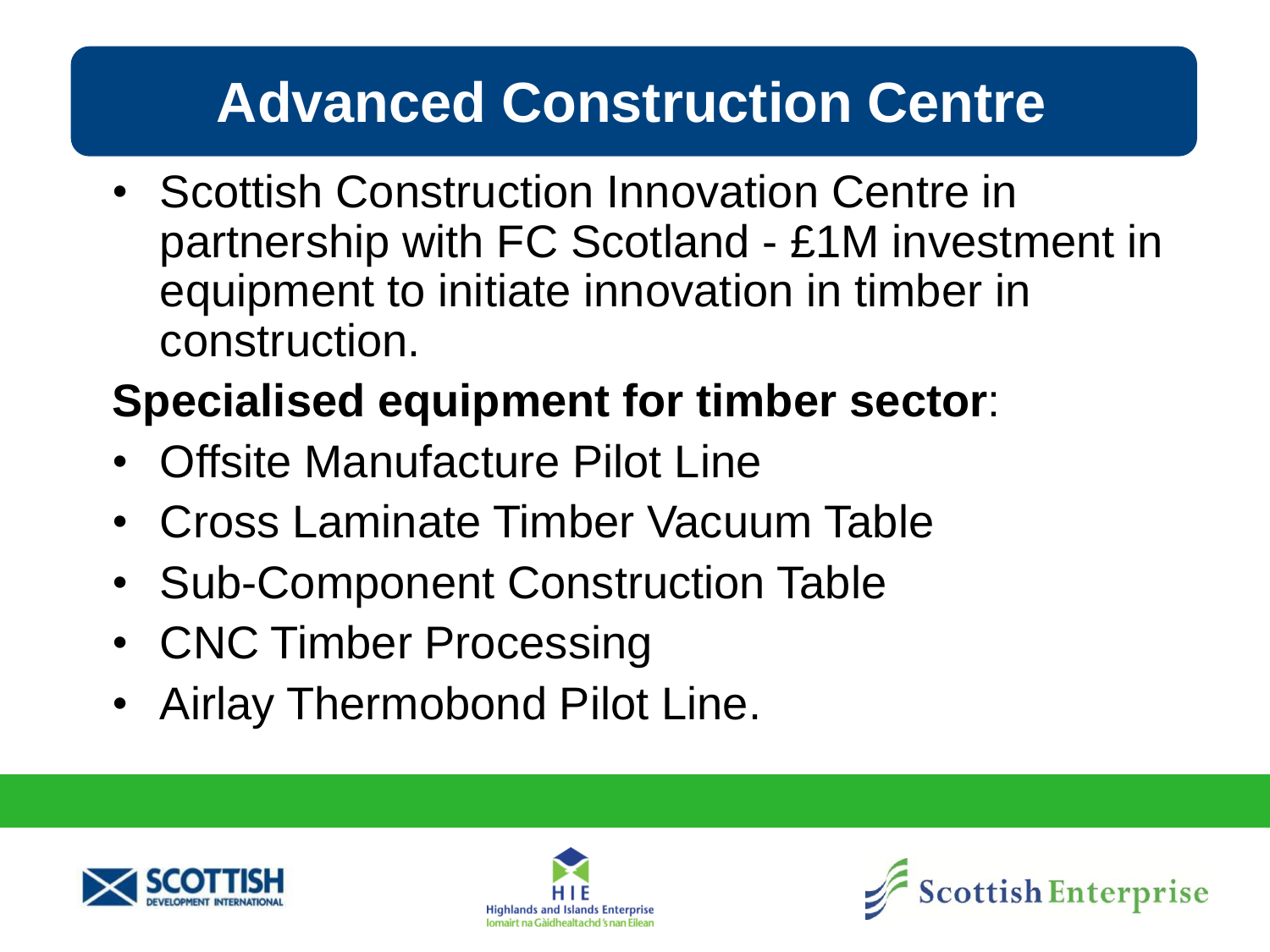## **Adding value through forest floor efficiencies**

- Initial meeting of small working group of private sector operations managers.
- Initial thoughts on priority areas for development:
	- Using harvesting data, improve inventory forecast (yield, quality and form)
	- Decrease rotation lengths without loss of quality through genomics.
	- Improved collaborative timber logistics (right timber for right processor)
	- Maximizing wood fibre recovery from harvesting.
- Any thoughts on these or other project proposals?





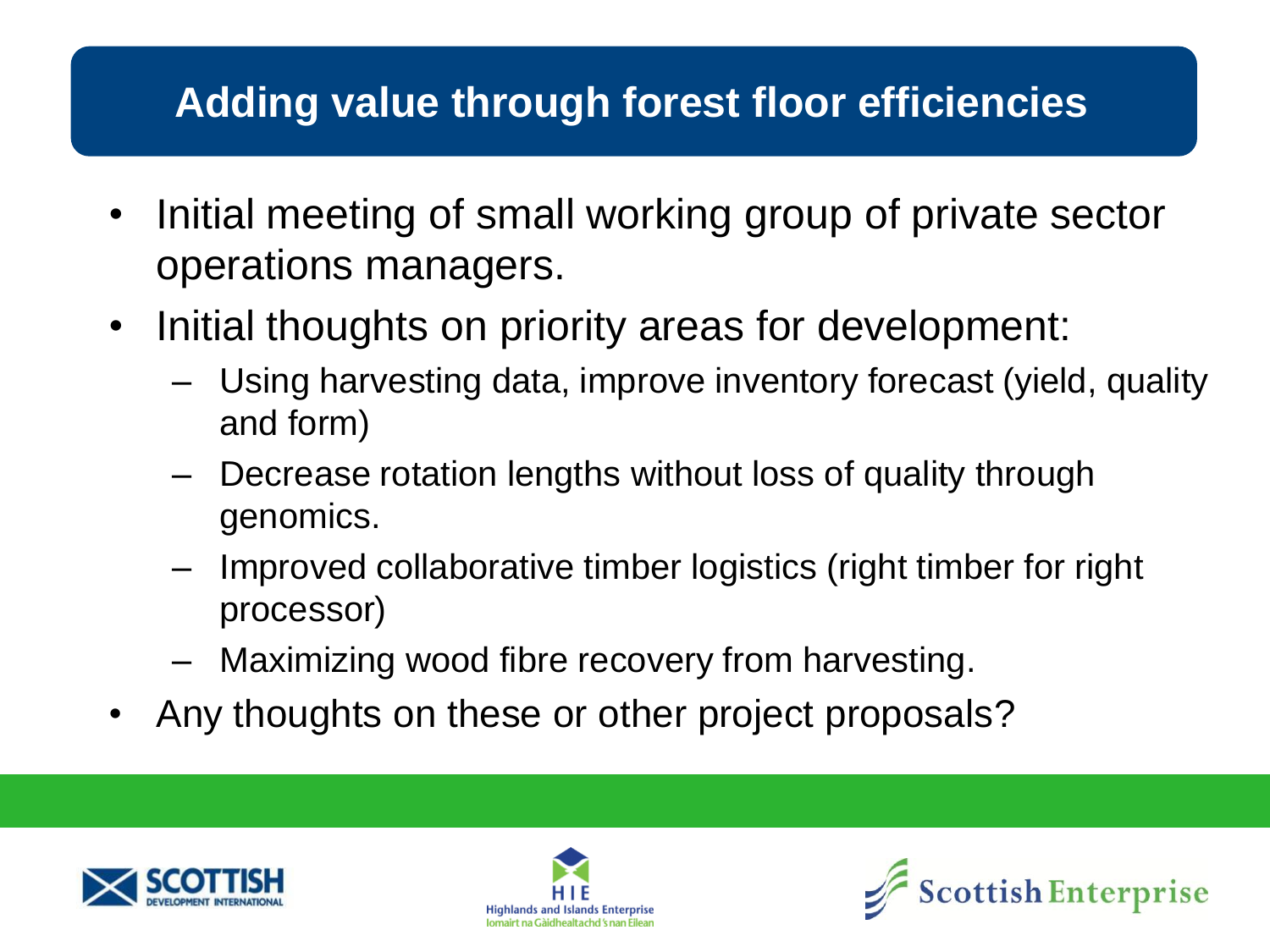## Barriers and conflicts?

- Competition for the wood resource if supply cannot be maintained in the long term
- Bioenergy could be a threat to 'best use of wood'?
- 'Mobilising wood resource' versus forest carbon sequestration
- Wood supply versus maintaining/enhancing other ecosystem services (recreation/tourism, non-wood products, habitat conservation, protection of soils and water courses)
- Drive for 'resilience' versus the need for consistent wood feedstocks
- Small-scale rural/community-based development versus large-scale industrial development.





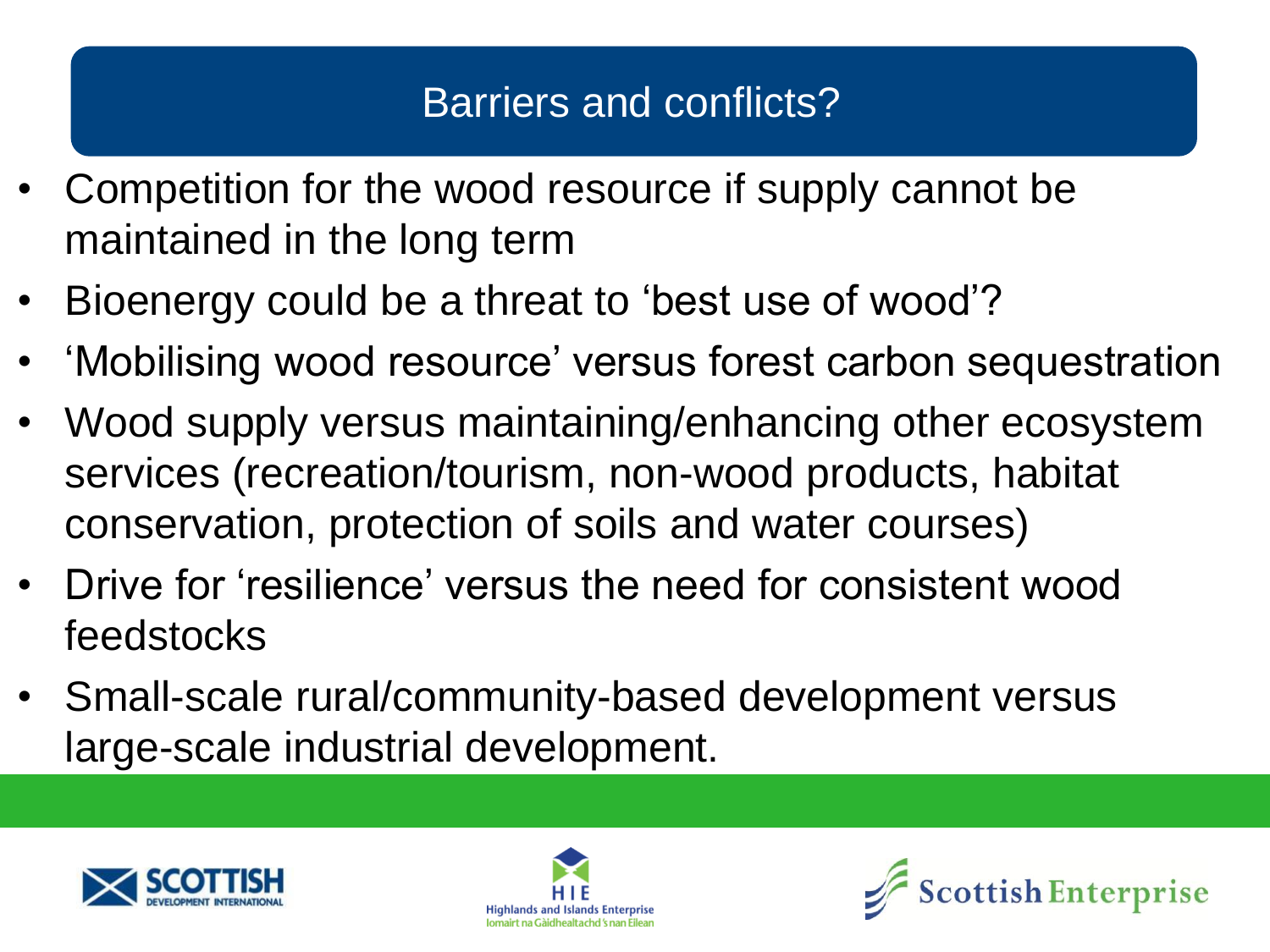## Opportunities and synergies?

- Woodland creation linked to carbon markets (watch out for organic soils)
- Broadleaf forest resource is this a missed opportunity; is it difficult to realise?
- Bioenergy could be an opportunity for better use of wood?
	- Small scale context
	- Linked to development of 'wood stations', biorefineries, wood cascading)
- Match resources to scale, to uses and the users.